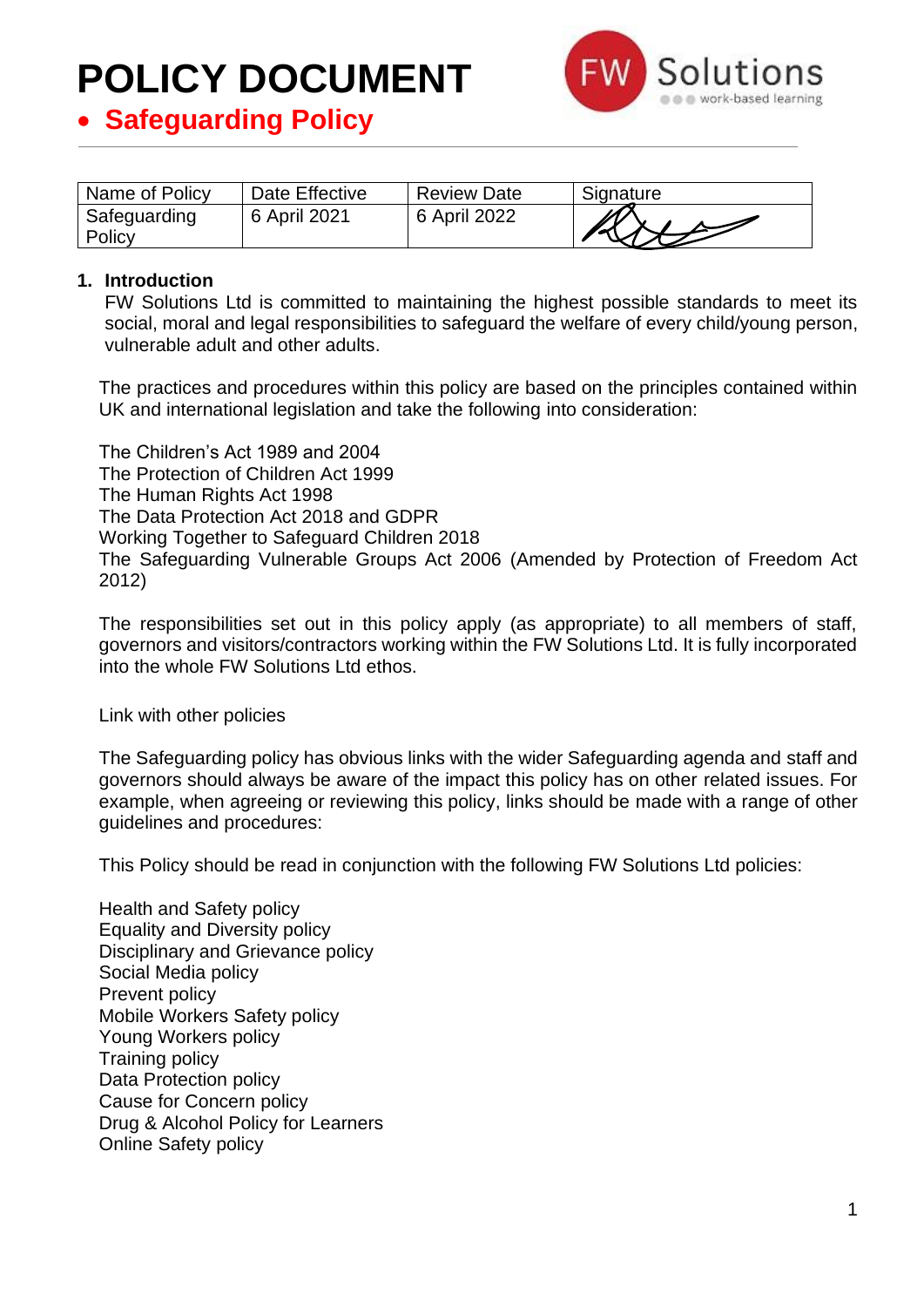



#### **2. Purpose**

This Policy has been developed to:

- ensure that all staff in contact with learners take all reasonable measures to assess and minimise the risk of harm to them, and;
- where there are concerns about the welfare of learners, to ensure appropriate action is taken to address these concerns;
- provide staff with guidance on procedures they should adopt in the event that they suspect a learner may be experiencing, or be at risk of, harm.
- Provide staff with guidance on the signs to look out for which may indicate that a person is being radicalised.

To achieve this, FW Solutions Ltd will:

- provide a safe environment for all learners, through thorough risk assessment, putting in place safe working practices and implementing a procedure for handling disclosures. To support this, FW Solutions Ltd will consider and act on the '5 Rs of Safeguarding' – Recognition, Response, Reporting, Recording and Referral (see separate Safeguarding Procedure);
- have our Managing Director, Sandra Hardy take ultimate responsibility for Safeguarding and Nicola Balmforth to act as our 'Designated Safeguarding Person' providing advice and support to other staff. In the event of the Designated Safeguarding Person's absence, the deputy DSL, Rebecca Warden, will assume responsibility.
- raise issues relating to the welfare of learners with staff;
- keep staff and managers up to date with legislation in relation to children, young people and vulnerable adults in respect of welfare and well-being;
- ensure all staff are given appropriate training in Child Protection and Safeguarding, safeguarding adults and Prevent Duty every 12 months. Additional training will be given as and when required
- take appropriate action to ensure that learners are kept safe and issues which are disclosed are reported appropriately;
- identify and act wherever it is found or suspected that learners are suffering, or likely to suffer, significant harm;
- establish procedures for reporting and dealing with allegations of abuse;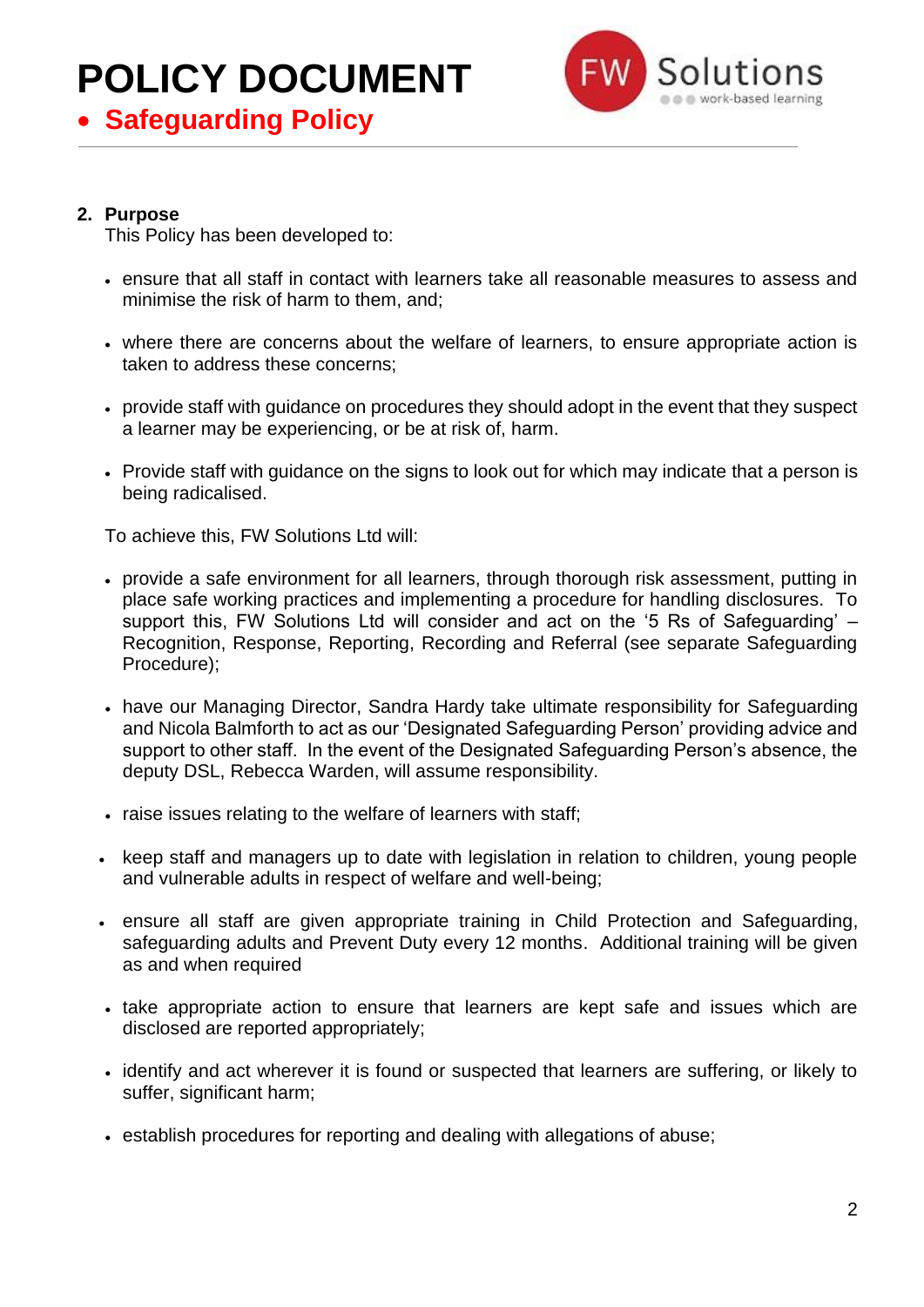

• **Safeguarding Policy**

- listen to learners, encourage them to respect and care for others and take action to stop any instances of bullying (including cyber-bullying)
- ensure learners and staff know how to keep themselves safe online (see online Safety Policy)
- recruit safely (staff), ensuring that appropriate questions and checks are undertaken at application, interview, pre-recruitment and throughout employment (including enhanced DBS and other checks as required by the Disclosure and Barring Service (DBS));
- ensure that all staff are checked appropriately (usually every three years) through the Disclosure and Barring Service via an enhanced disclosure and meet any other requirements as notified by the DBS.
- ensure the safe and responsible use of technology including restriction of FW Solutions Ltd to sites deemed to pose potential dangers to children and vulnerable adults;
- ensure appropriate legislation is checked for currency and update this Policy accordingly.
- Ensure employers of all learners have a Safeguarding Policy and appropriate procedures.
- Ensure all learner's DBS certificates are checked by FW Solutions staff at enrolment.
- Effectively implement the Prevent Strategy (see Prevent Policy)

#### **3. Roles and Responsibilities**

Responsibility for the implementation of the Safeguarding Policy rests with:

- Sandra Hardy Managing Director
- Nicola Balmforth STLC **(Designated Safeguarding Person)**
- Rebecca Warden Business Development Director/Deputy DSL

Any concerns relating to the welfare of a learner should be directed to the **DSL Nicola Balmforth, tel: 07841199172 or email: [n.balmforth@fwsolutions.net](mailto:n.balmforth@fwsolutions.net)**

In Nicola's absence the Deputy DSL is Rebecca Warden, tel: 07713566229 or email [r.warden@fwsolutions.net](mailto:r.warden@fwsolutions.net) or the Managing Director is Sandra Hardy, [tel: 07834531391](mailto:tel:%2007834531391) or email: s.hardy@fwsolutions.net

The duties of the **Managing Director and Designated Safeguarding Officer** are to ensure that:

- this Policy is communicated to staff and partner organisations where appropriate;
- this Policy and supporting procedures are fit for purpose and reviewed regularly;
- there are safe recruitment practices in place within the organisation;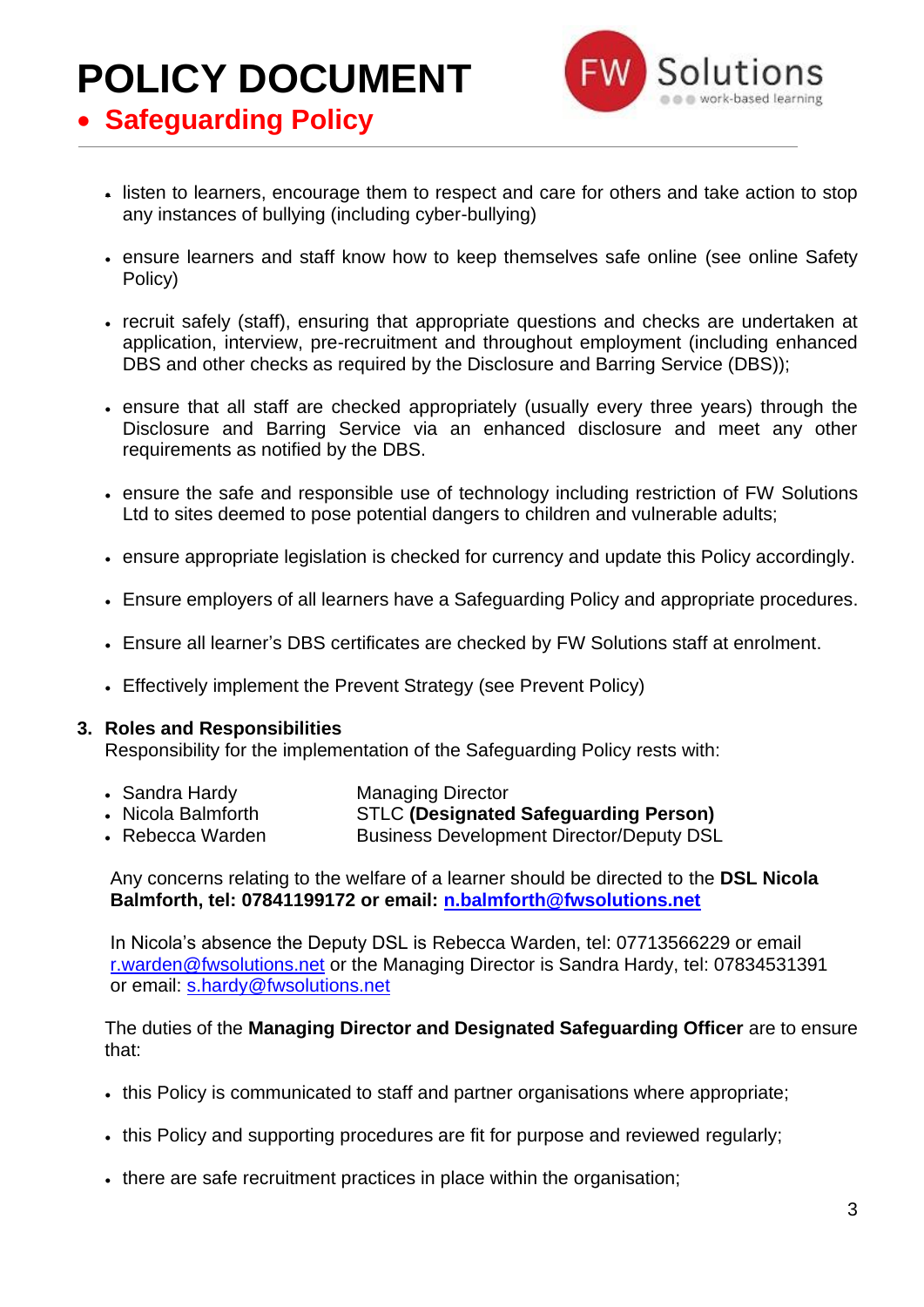

- **Safeguarding Policy**
	- cases of suspected abuse or allegations are referred appropriately to relevant organisations;
	- he/she is available to provide advice and support to other colleagues on issues relating to protection from abuse;
	- ensure that all staff who work with learners are provided with appropriate safeguarding training;
	- he/she is available to listen to learners receiving FW Solutions Ltd services;
	- records of all complaints or concerns are kept centrally and stored in line with the GDPR and The Data Protection Act (2018). These records will be reviewed at the Board of Governors meetings irrespective of whether they have led to a referral;
	- he/she is subject to a DBS check every three years;
	- he/she will meet any specific requirements as notified by the DBS

The **Designated Safeguarding Lead and deputy** must ensure that:

- he/she has received Designated Safeguarding Person Training
- he/she has received training to at least level 2, in child and vulnerable adult protection and safeguarding issues.
- he/she personally remains up to date with developments in child and vulnerable adult protection issues;

It is the duty of all employees of FW Solutions Ltd to follow this Policy. The protection and safety of learners is everyone's responsibility. All staff, partners and others have a responsibility to make the learning environment safe and secure for all. **Ignoring abuse is not an option.** All staff must recognise this and must report any concerns for the well-being of learners in accordance with this Policy (and associated Procedure).

#### **4. Apprenticeship posts/Employment**

When placing learners through our recruitment service, we will ensure that:

- employers are subject to suitability checks including their Safeguarding, Health & Safety and Prevent policies
- employers commit to their responsibilities with regards to ensuring the health, safety and well-being of the learner;
- employers are risk assessed as part of the is process;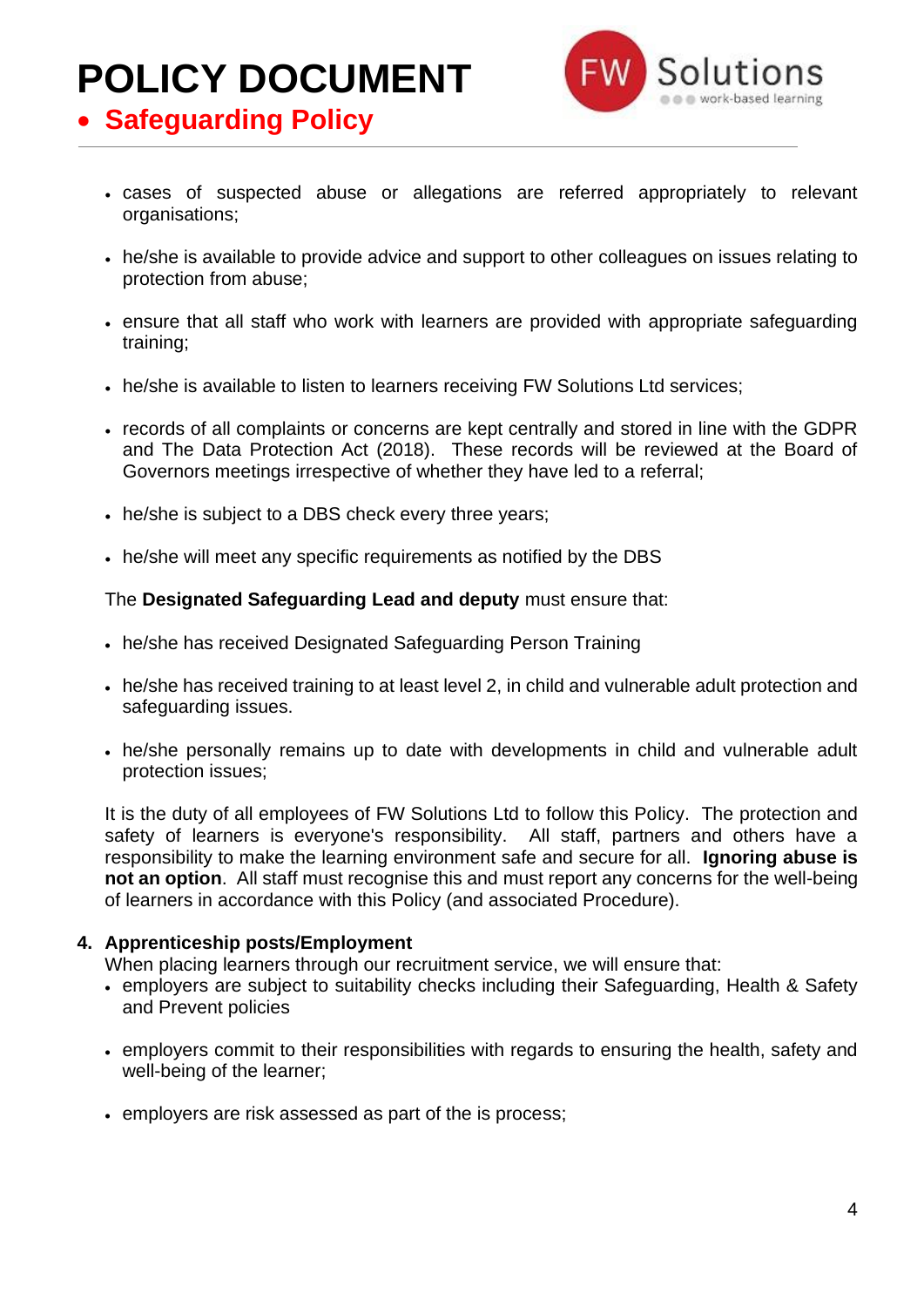• **Safeguarding Policy**



- learners are prepared and briefed generally about health and safety and understand how to identify hazards and the control measures that can be put in place to reduce the risk of injury or accident;
- learners are briefed on their rights to be free from abuse and the process to follow if they have any concerns regarding their treatment in the workplace.

#### **5. Confidentiality Statement**

Confidentiality is a key issue in the lives of learners. They may trust a Teaching and Learning Co-ordinator (TLC) with issues of a personal nature and wherever possible their confidences should be respected. However, staff must not make promises on confidentiality they may be unable to keep.

If a learner wishes to share information with FW Solutions staff members and if that staff member feels that what they are told puts the learner or any other person at risk of harm, they will have to pass it on to the designated safeguarding person who may have to take it further to keep everyone safe.

Learners may disclose information that is difficult for the member of staff to deal with without further advice/support. In this case the learner should be told that the situation will be discussed with the Managing Director/DSL on a 'need to know' basis.

#### **6. Information Sharing**

FW Solutions Ltd is committed to sharing information for the purposes of safeguarding and promoting the welfare of children and young people in line with Working Together (2018) and with respect for The Data Protection Act 2018 and GPDR. Any decision to break confidentiality should always be preceded by informing the learner of what is about to happen and the reason for the decision. There will be no breach of confidence if the person to whom a duty of confidence is owed consents to the disclosure. Staff should, in the first instance, seek the consent from the learner if considering sharing information with other agencies. It is therefore essential that members of staff understand what is meant by the above and for that reason do not promise absolute confidentiality to the learner.

#### 7. **Safeguarding partners' advice**

We work closely with our safeguarding partners, and we will ensure our policy is consistent with their advice. This includes expectations for supporting learners in schools, colleges and training providers and supporting learners with health and care (EHC) plans.

#### **8. Online teaching sessions**

This Policy has been updated to reflect the new landscape of online learning post COVID-19. It is likely that learners will be using the internet and engaging with social media far more during this time and in the future. Our staff are aware of the signs of cyberbullying and other online risks including trolling, extremist content and activity, coercive behaviour, fake news and disinformation, intimidation, violent content, advocacy of self-harm, promotion of female genital mutilation, incitement of violence, pornography, modern slavery, encouraging or assisting suicide, sale of illegal drugs and services such as drugs and weapons, sexual abuse and exploitation and sexting of indecent images by under eighteens.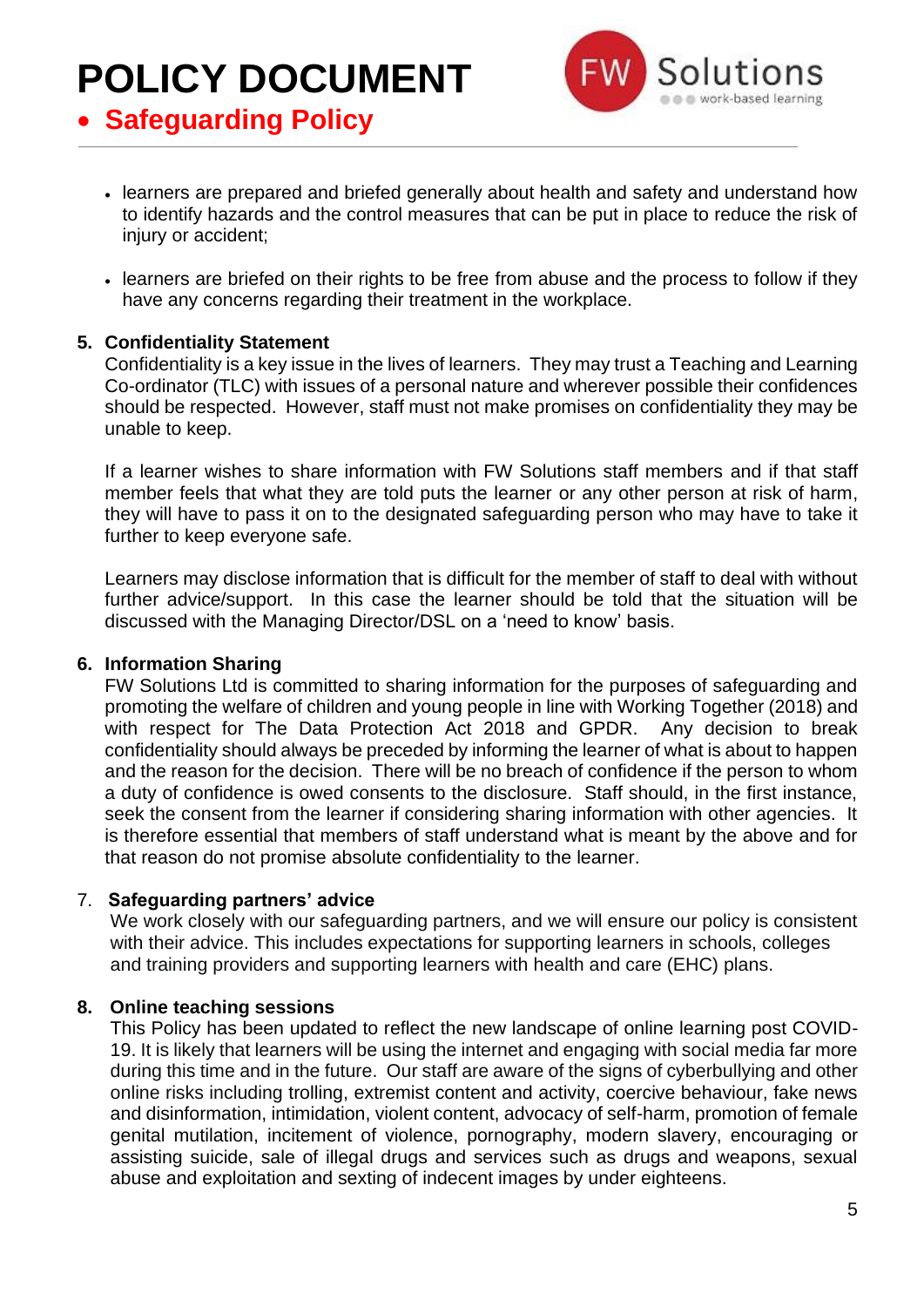

• **Safeguarding Policy**

Our staff will follow the process for online safety. Staff will continue to look out for signs a learner may be at risk. If a staff member is concerned about a learner, that staff member will follow the approach set out in this policy and report that concern to the DSL or to a deputy DSL. All FW Solutions staff are trained in identifying, addressing, reviewing and monitoring the online safety of their learners. They are building safety online into learning and checking digital literacy to ensure learners can safely access learning online.

Learners are taught the associated risks of spending a lot of time online and are encouraged to switch off Geo tagging and location services, not to search for inappropriate content and to identify when their behaviour online becomes a risk to their own safety. Learners are encouraged to safeguard their personal information whilst online and how to conduct themselves safely when using social media.

FW Solutions Ltd has a clear procedure for actions to take if a learner shows inappropriate content during an online session.

There is a strict code of conduct during remote teaching:

- The room is kept locked
- We do not allow screen sharing by participants unless it is a necessary part of the teaching for that session;
- The session is stopped immediately, rescheduled and the learner responsible is barred from attending the new session

#### **SAFEGUARDING POLICY ADDENDUM – COVID-19**

We provide our learners with opportunities throughout their apprenticeship or learning programme to develop the skills they need to stay safe, healthy and recognise and respond to abuse and harmful behaviours

It is important for our learners and staff to ensure they are safe online and e-safety is paramount. Living our lives online comes with risks and we encourage our learners to recognise cyber bullying, grooming, radicalisation and trolling and how to increase their online security and reduce these risks to their safety. We are committed to ensuring overuse of social media and over exposure to the news around COVID-19 does not impact on mental health and wellbeing. More information can be found in FW Solutions' Wellbeing During COVID-19 Policy.

We provide support to learners in the form of ensuring they have a safe place to learn, advice and guidance on financial matters, signposting, maintaining open communication, pastoral support, regular social media posts and robust referral processes.

#### **Definitions**

**Child -** A child is a learner who is under the age of 18 years old.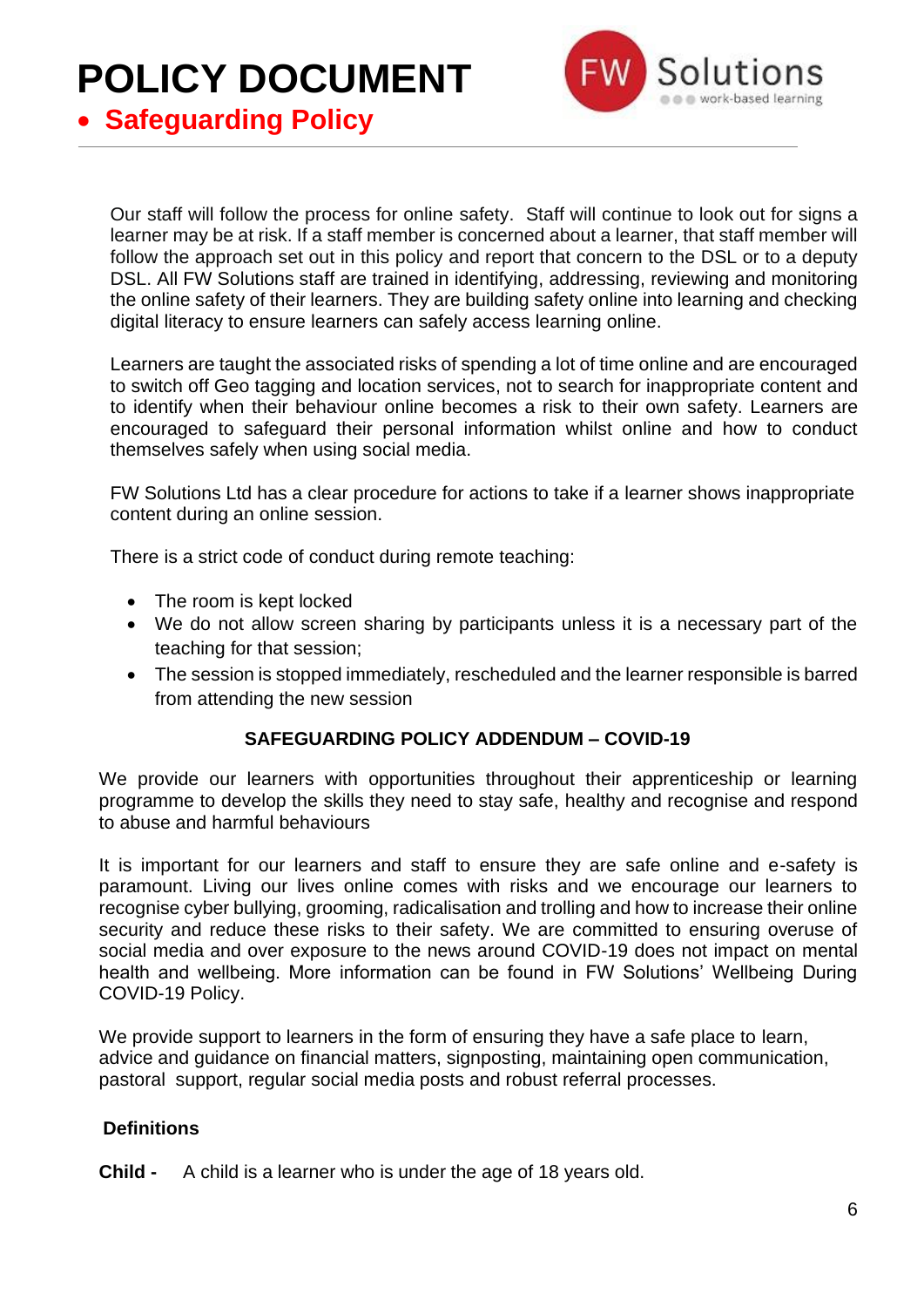

### • **Safeguarding Policy**

#### **Vulnerable Adult -** A 'Vulnerable Adult' or an 'Adult at Risk' is someone who:

- $\Box$  is over 18 years old
- $\Box$  has needs for care and support
- $\Box$  is being abused or neglected, or is at risk of being abused orneglected, and because of these needs
- $\Box$  Can't protect themselves from being abused or neglected.

At FW Solutions Ltd we have some learners who will be considered to be 'Adults at Risk' and they will be in receipt of services and care packages overseen by Adult Social Care. This could be because they have a disability, complex health needs or a mental health illness.

#### **Safeguarding Other Adult Learners**

Even if the learner does not meet the above criteria for access to Adult Social Care, they may still present with a safeguarding concern. In such instances staff must still follow the FW Solutions Ltd Safeguarding policy.

Here are some scenarios where we may be involved in safeguarding adult learners:

- $\Box$  Learners who may be experiencing a mental health crisis or those who have a long term mental health condition where this means they could pose an immediate or ongoing risk to themselves.
- $\Box$  Learners who are victims of domestic abuse
- $\Box$  Learners who disclose that they been victims of a crime (including historic offences) e.g. Female Genital Mutilation, sexual assault, physical assault, modern day slavery or human trafficking.
- $\Box$  Learners who are vulnerable due to their circumstances e.g. homelessness, or adults with substance or alcohol misuse issues.
- $\Box$  Where an adult experiencing abuse is a parent, (or where they have care of a child) we also have a duty of care to consider if that child is safe.

#### **Increased vulnerability or risk**

Negative experiences and distressing life events, such as the recent COVID-19 pandemic, can affect the mental health of staff and learners. Staff have all received mental health & well-being training. (Please refer to the Well-being policy for situations like the recent pandemic).

#### **Attendance**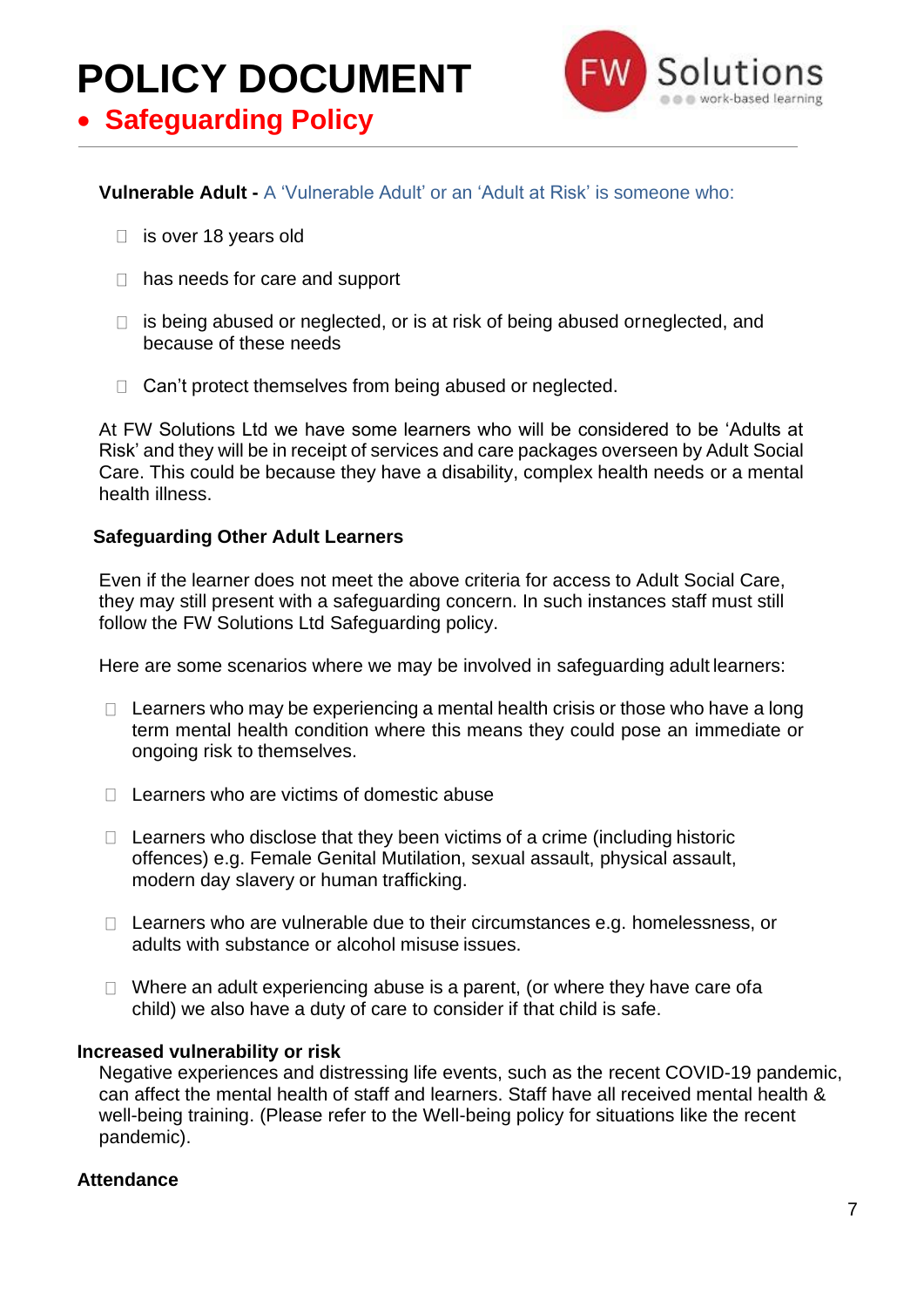

• **Safeguarding Policy**

Where physical attendance at learning sessions is interrupted learners will continue learning via online study platforms. Learners do not need to attend physical 1:1 sessions or to have physical contact with teaching staff in order to continue their apprenticeship study. So those working from home or furloughed learners, for example, can continue with all skills, knowledge and behaviour aspects of their learning via our flexible learning delivery methods and using our virtual learning environment and e-portfolio.

If a learner is sick due to COVID-19 or Long COVID and/or is unable to do any learning for four consecutive weeks or longer, we can arrange for them to have a break in learning.

All learning that they take part in will be logged in their Off the Job Training log and will count towards their total time at the end of the apprenticeship. We will continue to review progress every 8 weeks.

All learners are expected to attend online learning sessions with their TLC at least once every four weeks and attendance will be logged attendance will be logged in the activity log of the e-portfolio (VQ Manager).

#### **Review**

This policy will be reviewed on an annual basis or to reflect new legislation, whichever is the earlier.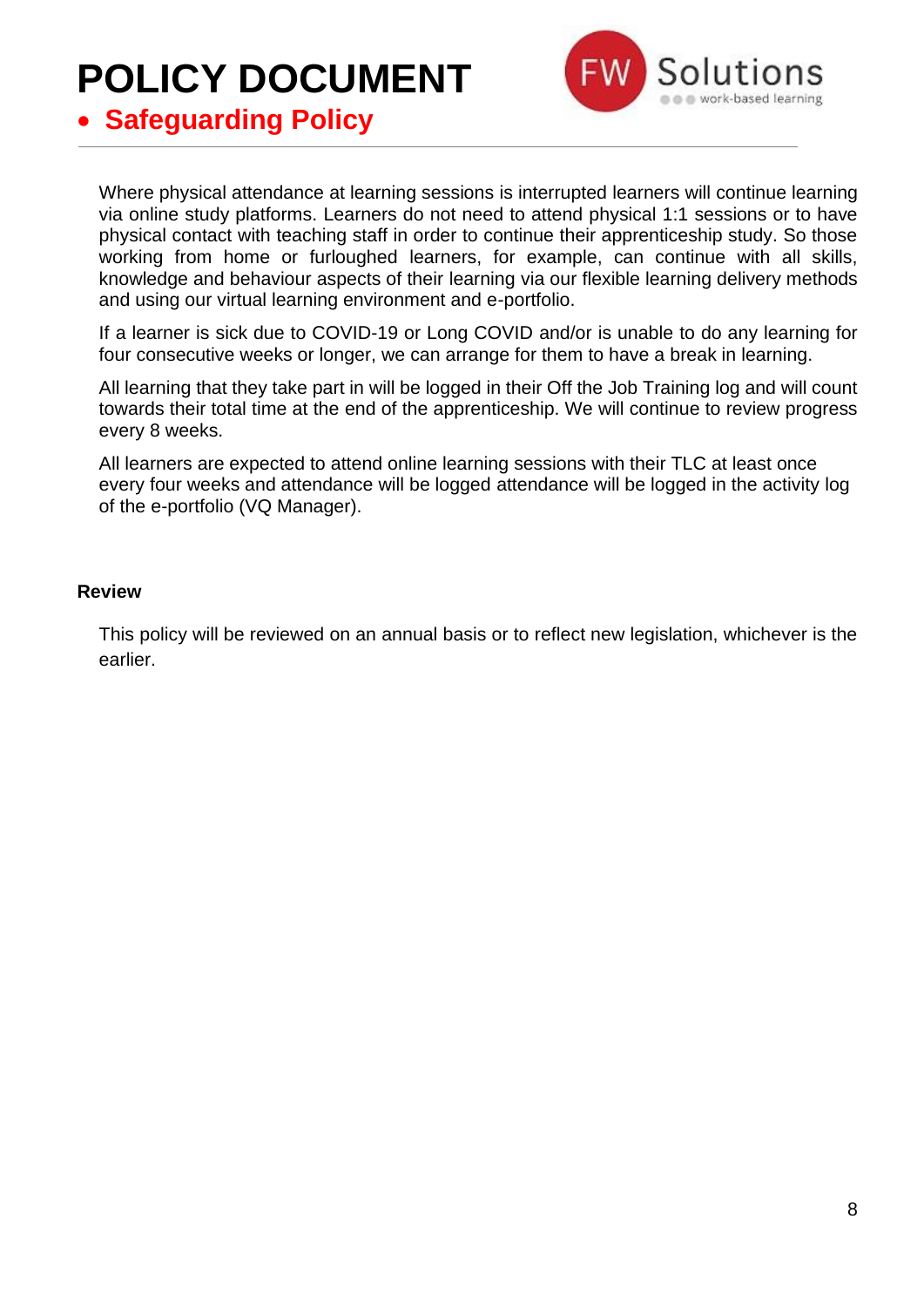• **Safeguarding Policy**



#### **Summary of the procedure to follow where there are concerns about a child (under 18)**



\*\* If unhappy with the outcome of the referral to Children's Social Work Services; please refer to: Leeds LSCB Local Protocol: Concerns Resolution 0113 3760336. The Bradford Partnership 01274 434361. NYSCP Resolution Centre 01609 780780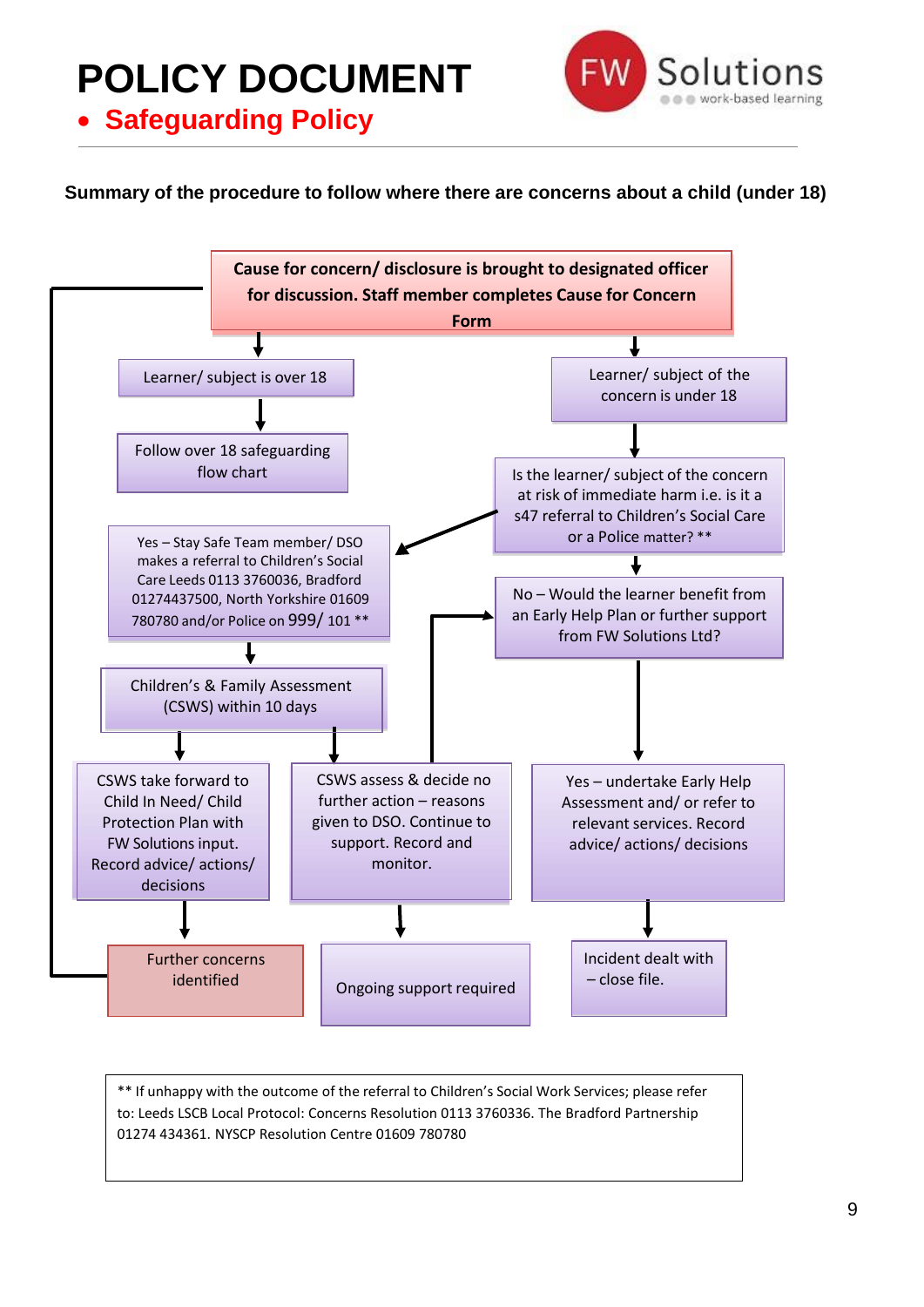• **Safeguarding Policy**



**Summary of the procedure to follow where there are concerns about an adult (over 18)**

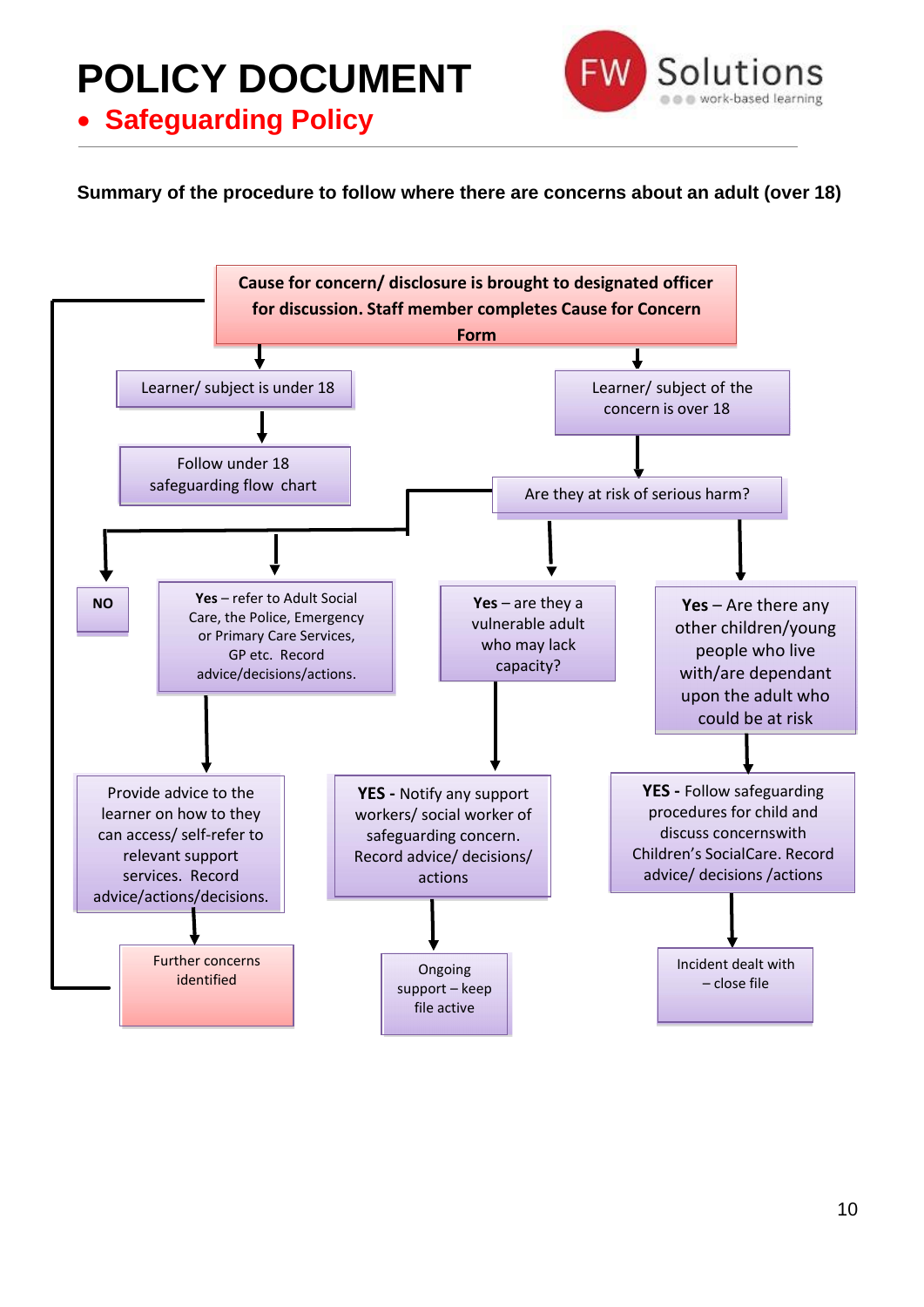• **Safeguarding Policy**



#### **Appendix 1: Definitions and indicators of abuse**

**Neglect of a child 16 – 18 only:** Neglect is the persistent failure to meet a child's basic physical and/or psychological needs, likely to result in the serious impairment of the child's health or development. Neglect may involve a parent or carer failing to:

- Provide adequate food, clothing and shelter (including exclusion from home or abandonment);
- Protect a child from physical and emotional harm or danger;
- Ensure adequate supervision and access to appropriate medical care or treatment

**Physical abuse:** Physical abuse may involve hitting, shaking, throwing, poisoning, burning or scalding, drowning, suffocating or otherwise causing physical harm to a child. Physical harm may also be caused when a parent or carer fabricates the symptoms of, or deliberately induces, illness in a child.

Examples which may indicate physical abuse (it is not designed to be used as a checklist):

- Patterns of bruising; inconsistent account of how bruising or injuries occurred
- Finger, hand or nail marks, black eyes
- **Bite marks**
- Round burn marks, burns and scalds
- Lacerations, wealds
- Fractures
- Bald patches
- Symptoms of drug or alcohol intoxication or poisoning
- Unaccountable covering of limbs, even in hot weather
- Fear of going home or parents being contacted
- Fear of medical help
- Fear of changing for PE
- Inexplicable fear of adults or over-compliance
- Violence or aggression towards others including bullying
- Isolation from peers

**Sexual abuse:** Sexual abuse involves forcing or enticing a child or young person to take part in sexual activities, not necessarily involving a high level of violence, whetheror not the child is aware of what is happening. The activities may involve physical contact, including assault by penetration (for example, rape or oral sex) or non- penetrative acts such as masturbation, kissing, rubbing and touching outside of clothing. They may also include non-contact activities, such as involving children in looking at, or in the production of, sexual images, watching sexual activities, encouraging children to behave in sexually inappropriate ways, or grooming a child inpreparation for abuse (including via the internet). Sexual abuse is not solely perpetrated by adult males. Women can also commit act of sexual abuse as can other children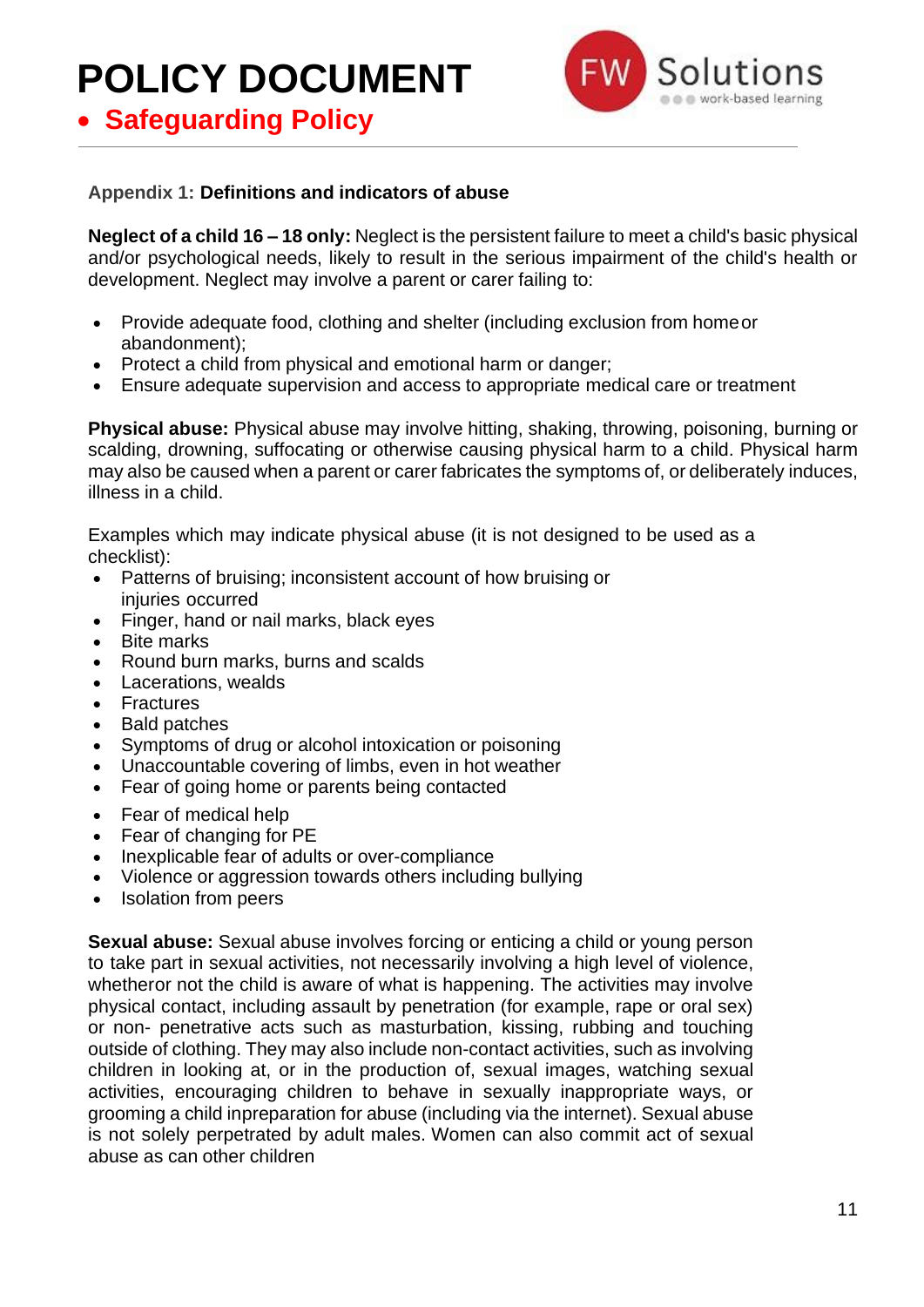

• **Safeguarding Policy**

Examples which may indicate sexual abuse (it is not designed to be used as a checklist):

- Sexually explicit play or behaviour or age-inappropriate knowledge
- Anal or vaginal discharge, soreness or scratching
- Reluctance to go home
- Inability to concentrate, tiredness
- Refusal to communicate
- Thrush, Persistent complaints of stomach disorders or pains
- Eating disorders, for example anorexia nervosa and bulimia
- Attention seeking behaviour, self-mutilation, substance abuse
- Agaressive behaviour including sexual harassment or molestation
- Unusually compliant
- Regressive behaviour, Enuresis, soiling
- Frequent or open masturbation, touching others inappropriately
- Depression, withdrawal, isolation from peer group
- Reluctance to undress for PE or swimming
- Bruises, scratches in genital area

**Emotional abuse of a child 16 – 18 only:** Emotional abuse is the persistent emotional maltreatment of a child such as to cause severe and persistent adverse effects on the child's emotional development. It may involve conveying to children that they are worthless or unloved,inadequate, or valued only insofar as they meet the needs of another person. It may include not giving the child opportunities to express their views, deliberately silencing them or 'making fun' of what they say or how they communicate. It may feature age or developmentally inappropriate expectations being imposed on children. These may include interactions that are beyond the child's developmental capability, as well as overprotection and limitation of exploration and learning, or preventing the child in participating in normal social interaction. It may also involve seeing or hearing the ill- treatment of another. It may involve serious bullying (including cyber bullying), causingchildren frequently to feel frightened or in danger, or the exploitation or corruption of children. Some level of emotional abuse is involved in all types of maltreatment.

**Child Sexual Exploitation:** Child sexual exploitation is a form of child sexual abuse. It occurs where an individual or group takes advantage of an imbalance of power to coerce, manipulate or deceive a child or young person under the age of 18 into sexualactivity (a) in exchange for something the victim needs or wants, and/or (b) for the financial advantage or increased status of the perpetrator or facilitator. The victim mayhave been sexually exploited even if the sexual activity appears consensual. Child sexual exploitation does not always involve physical contact; it can also occur throughthe use of technology.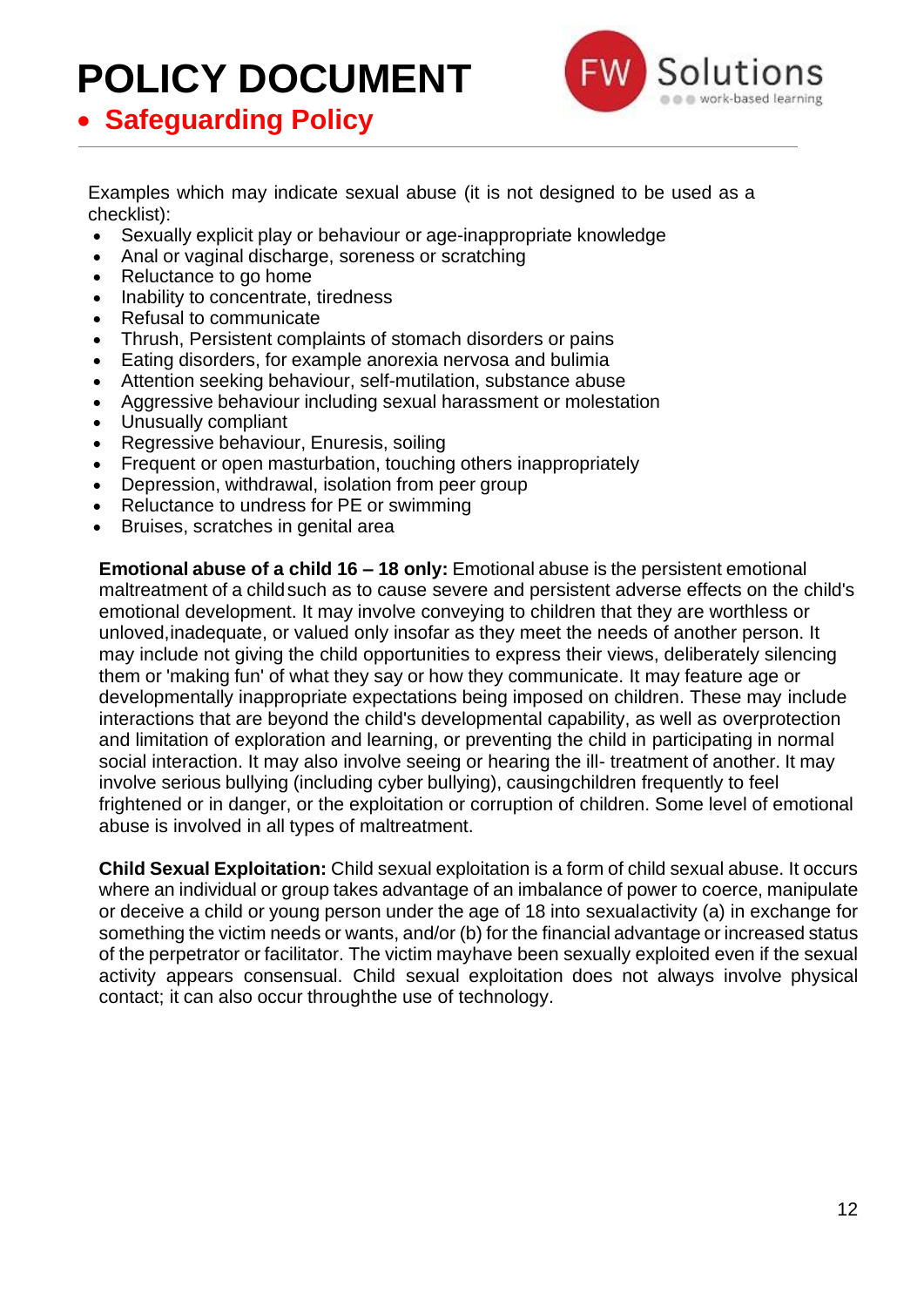

• **Safeguarding Policy**

#### **Appendix 2 Responding to learners who report abuse**



#### **Advice when dealing with a disclosure**

When a learner tells me about abuse s/he has suffered, things to remember?

- o Stay calm
- o Do not transmit shock, anger or embarrassment.
- o Reassure the learner. Tell her/him you are pleased that s/he is speaking to you.
- o Never enter into a pact of secrecy with the learner. Assure her/him that you will try to help but let them know that you will have to tell other people in order to do this. State who this will be and why.
- o Tell her/him that you believe them. Children very rarely lie about abuse;but s/he may have tried to tell others and not been heard or believed.
- $\circ$  Tell the learner that it is not her/his fault.
- o Encourage the learner to talk but do not ask "leading questions" or press for information.